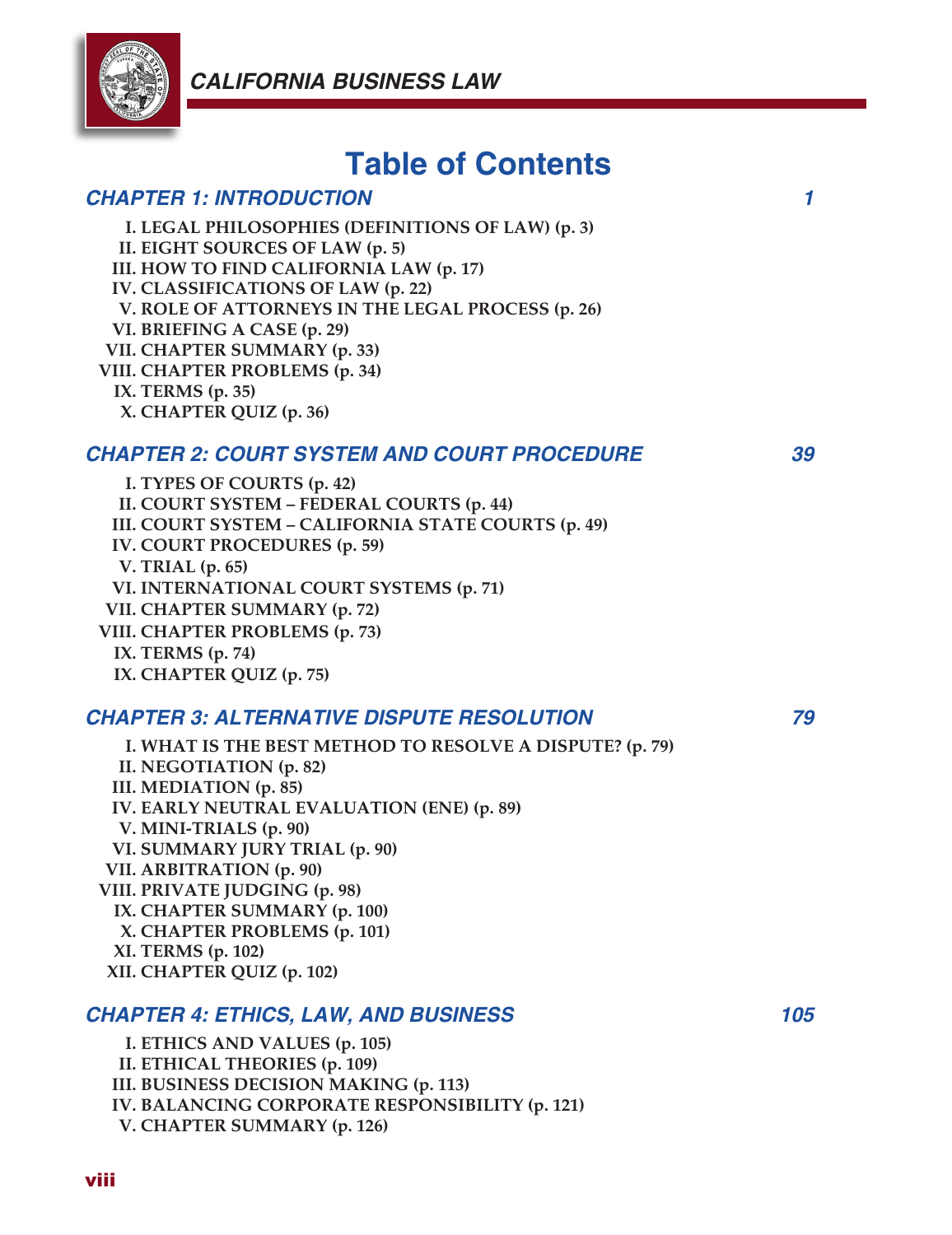**VI. CHAPTER PROBLEMS (p. 126) VII. TERMS (p. 128) VIII. CHAPTER QUIZ (p. 128)**

#### *CHAPTER 5: TORTS: INTENTIONAL, NEGLIGENT, AND LIABILITY 131*

**I. INTENTIONAL TORTS AGAINST PERSONS (p. 134) II. INTENTIONAL TORTS AGAINST PROPERTY (p. 146) III. NEGLIGENCE (UNINTENDED TORTS) (p. 149) IV. LIABILITY WITHOUT FAULT (p. 159) V. TORT REFORM (p. 163) VI. CHAPTER SUMMARY (p. 165) VII. CHAPTER PROBLEMS (p. 166) VIII. TERMS (p. 168) IX. CHAPTER QUIZ (p. 168)**

#### *CHAPTER 6: BUSINESS TORTS AND E-COMMERCE 171*

**I. DISPARAGEMENT (PUBLICATION OF INJURIOUS FALSEHOOD) (p. 174) II. APPROPRIATION OF LIKENESS FOR COMMERCIAL PURPOSES (p. 177) III. INTERFERENCE WITH ECONOMIC RELATIONS (p. 179) IV. E-COMMERCE** – **ONLINE CRIMES AND TORTS (p. 180) V. CHAPTER SUMMARY (p. 186) VI. CHAPTER PROBLEMS (p. 187) VII. TERMS (p. 187) VIII. CHAPTER QUIZ (p. 188)**

#### *CHAPTER 7: CONTRACTS: OFFER, ACCEPTANCE, AND MUTUAL ASSENT 191*

**I. CREATING A CONTRACT – PROMISE FOR A PROMISE (p. 191) II. DEFINING A CONTRACT (p. 193) III. TYPES OF CONTRACTS (p. 195) IV. HOW A CONTRACT IS FORMED – MUTUAL ASSENT (p. 199) V. TERMINATION OF OFFERS ( p. 206) VI. ACCEPTANCE OF CONTRACT OFFERS (p. 214) VII. E-COMMERCE (ONLINE) (p. 220) VIII. ONE-CLICK ONLINE CONTRACTS (p. 221) IX. CHAPTER SUMMARY (p. 225) X. CHAPTER PROBLEMS (p. 226) XI. TERMS (p. 227) XII. CHAPTER QUIZ (p. 228)**

## *CHAPTER 8: CAPACITY AND CONSIDERATION 231*

**I. CAPACITY TO CONTRACT (p. 231) II. CONSIDERATION (p. 241) III. CHAPTER SUMMARY (p. 256) IV. CHAPTER PROBLEMS (p. 257) V. TERMS (p. 258) VI. CHAPTER QUIZ (p. 258)**

ix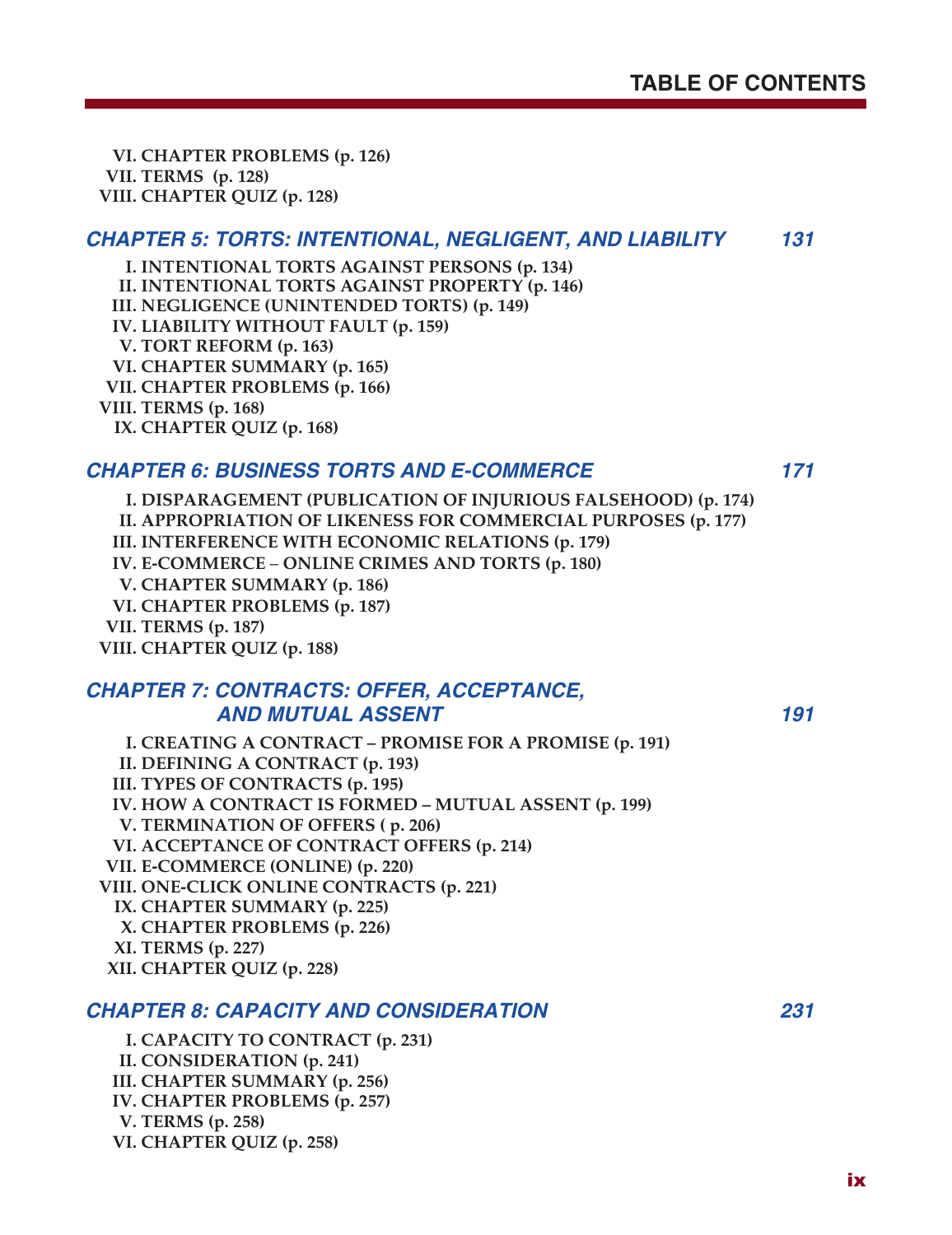# *TABLE OF CONTENTS*



| <b>CHAPTER 9: UNLAWFUL AGREEMENTS AND THE</b><br><b>STATUTE OF FRAUDS</b>                                                                                                                                              | 261 |
|------------------------------------------------------------------------------------------------------------------------------------------------------------------------------------------------------------------------|-----|
| I. UNLAWFUL AGREEMENTS (p. 261)<br><b>II. WAGERS (p. 264)</b><br><b>III. USURY</b> (p. 270)<br>IV. PROMISES NOT TO COMPETE (p. 273)                                                                                    |     |
| V. LICENSING STATUTES (p. 276)<br>VI. EXCULPATORY AGREEMENTS (RELEASES) (p. 277)<br>VII. WHEN CONTRACTS HAVE TO BE IN WRITING: THE STATUTE OF FRAUDS (p. 284)                                                          |     |
| VIII. CHAPTER SUMMARY (p. 294)<br>IX. CHAPTER PROBLEMS (p. 295)<br>X. TERMS (p. 295)<br>XI. CHAPTER QUIZ (p. 296)                                                                                                      |     |
| <b>CHAPTER 10: CONSENT AND PERFORMANCE</b>                                                                                                                                                                             | 299 |
| I. CONSENT (p. 299)<br>II. MISTAKE (p. 301)<br>III. FRAUD (p. 306)                                                                                                                                                     |     |
| IV. DURESS AND MENACE (p. 314)<br>V. UNDUE INFLUENCE (p. 317)<br>VI. ADHESION CONTRACTS AND UNCONSCIONABILITY (p. 319)                                                                                                 |     |
| VII. CONTRACT PERFORMANCE (p. 321)<br>VIII. CHAPTER SUMMARY (p. 326)<br>IX. CHAPTER PROBLEMS (p. 327)                                                                                                                  |     |
| X. TERMS (p. 328)<br>XI. CHAPTER QUIZ (p. 329)                                                                                                                                                                         |     |
| <b>CHAPTER 11: INTERPRETATION AND THIRD PARTIES</b>                                                                                                                                                                    | 333 |
| I. INTERPRETATION AND LEGISLATION (p. 333)<br>II. PAROL EVIDENCE (p. 343)<br>III. CONTRACTS AND THIRD PARTIES (p. 346)                                                                                                 |     |
| IV. ASSIGNMENT (p. 347)<br>V. THIRD PARTY BENEFICIARY CONTRACTS (p. 353)                                                                                                                                               |     |
| VI. CHAPTER SUMMARY (p. 357)<br>VII. CHAPTER PROBLEMS (p. 358)                                                                                                                                                         |     |
| VIII. TERMS (p. 358)<br>IX. CHAPTER QUIZ (p. 359)                                                                                                                                                                      |     |
| <b>CHAPTER 12: CONTRACT DISCHARGE AND</b><br><b>REMEDIES FOR BREACH</b>                                                                                                                                                | 363 |
| I. DISCHARGE OF CONTRACTUAL OBLIGATIONS (p. 363)<br>II. REMEDIES FOR BREACH OF CONTRACT (p. 374)<br>III. HOW BREACH OF CONTRACT REMEDIES WORK (p. 383)<br>IV. CHAPTER SUMMARY (p. 395)<br>V. CHAPTER PROBLEMS (p. 396) |     |
| VI. TERMS (p. 396)<br>VII. CHAPTER QUIZ (p. 397)                                                                                                                                                                       |     |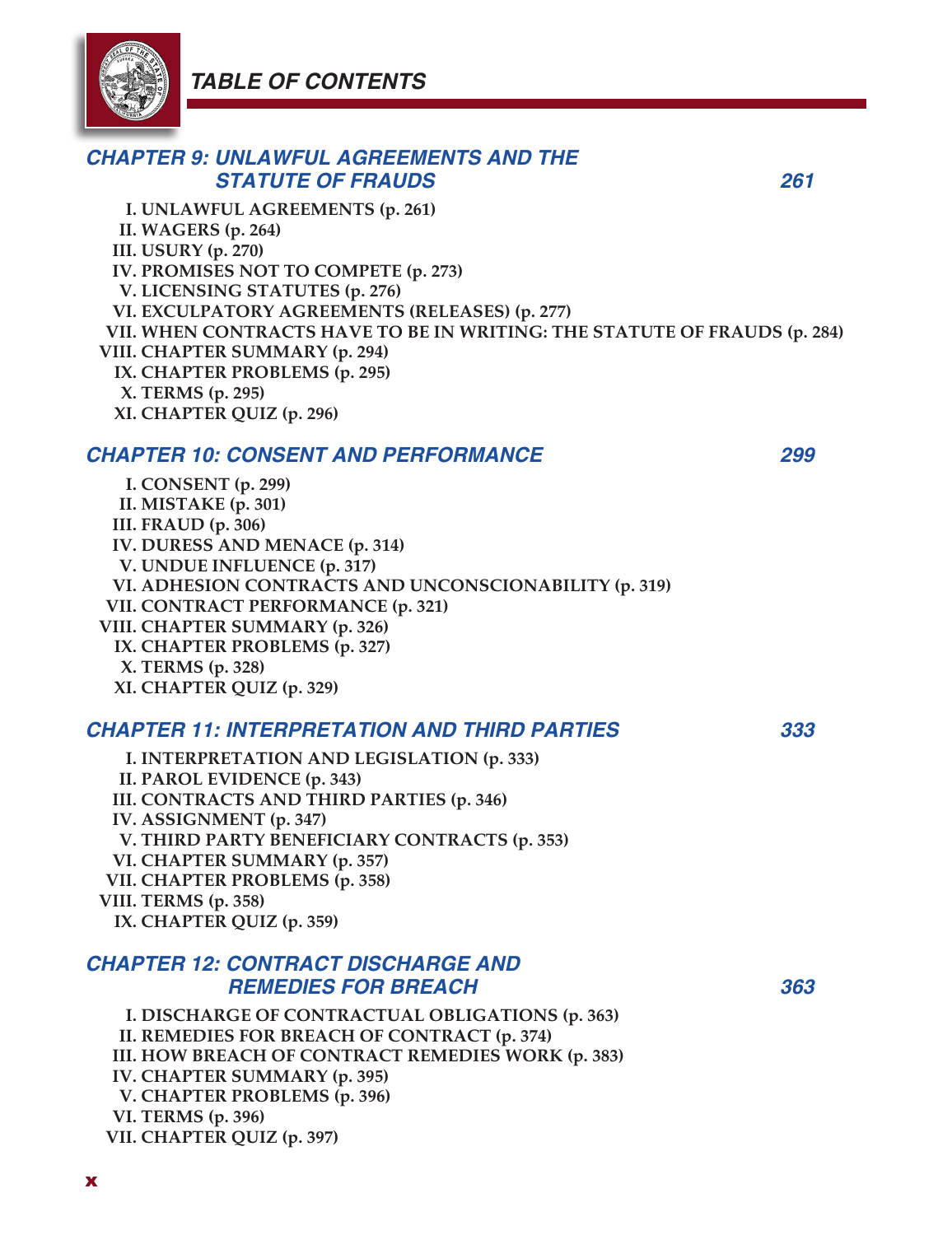# *CHAPTER 13: SALES LAW: TERMS, FORMATION, OBLIGATIONS, AND TITLE 401*

**I. UNIFORM COMMERCIAL CODE (p. 401) II. TERMS (p. 404) III. FORMATION (p. 405) IV. SELLER'S AND BUYER'S OBLIGATIONS (p. 413) V. ASSURANCES (p. 419) VI. BREACH (p. 419) VII. REMEDIES FOR NONPAYMENT (p. 420) VIII. TITLE (p. 424) IX. CHAPTER SUMMARY (p. 429) X. CHAPTER PROBLEMS (p. 432) XI. TERMS (p. 432) XII. CHAPTER QUIZ (p. 433)**

#### *CHAPTER 14: SALES LAW: RISK OF LOSS AND WARRANTIES 437*

**I. RISK OF LOSS (p. 437) II. INSURABLE INTEREST (p. 446) III. WARRANTIES (p. 446) IV. CHAPTER SUMMARY (p. 459) V. CHAPTER PROBLEMS (p. 461) VI. TERMS (p. 461) VII. CHAPTER QUIZ (p. 462)**

## *CHAPTER 15: AGENCY 465*

**I. THE EMPLOYEE, THE AGENT, AND THE INDEPENDENT CONTRACTOR (p. 467) II. CREATION OF THE AGENCY (p. 468) III. THE AGENT'S RELATIONSHIP WITH THE PRINCIPAL (p. 471) IV. DUTIES OF PRINCIPAL TO AGENT (p. 474) V.RELATIONSHIP BETWEEN PRINCIPAL, THIRD PERSON, AND AGENT (p. 474) VI. THE RELATIONSHIP BETWEEN THE AGENT AND THE THIRD PERSON (p. 480) VII. TERMINATION OF THE AGENCY (p. 482) VIII. PRINCIPAL'S LIABILITY FOR TORTS OF THE AGENT (p. 484) IX. EMPLOYER'S LIABILITY FOR ACTIONS OF INDEPENDENT CONTRACTORS (p. 489) X. CHAPTER SUMMARY (p. 490) XI. CHAPTER PROBLEMS (p. 491) XII. TERMS (p. 491) XIII. CHAPTER QUIZ (p. 492)**

## *CHAPTER 16: MAJOR FORMS OF OWNERSHIP 495*

**I. SOLE PROPRIETORSHIPS (p. 497) II. C CORPORATIONS (p. 501) III. S CORPORATIONS (ELECTION) (p. 503) IV. CLOSE CORPORATIONS (p. 504) V. SPECIAL/PUBLIC PURPOSE CORPORATIONS (p. 504) VI. GENERAL PARTNERSHIPS (PARTNERS IN ALL GAINS AND LOSSES) (p. 506)**